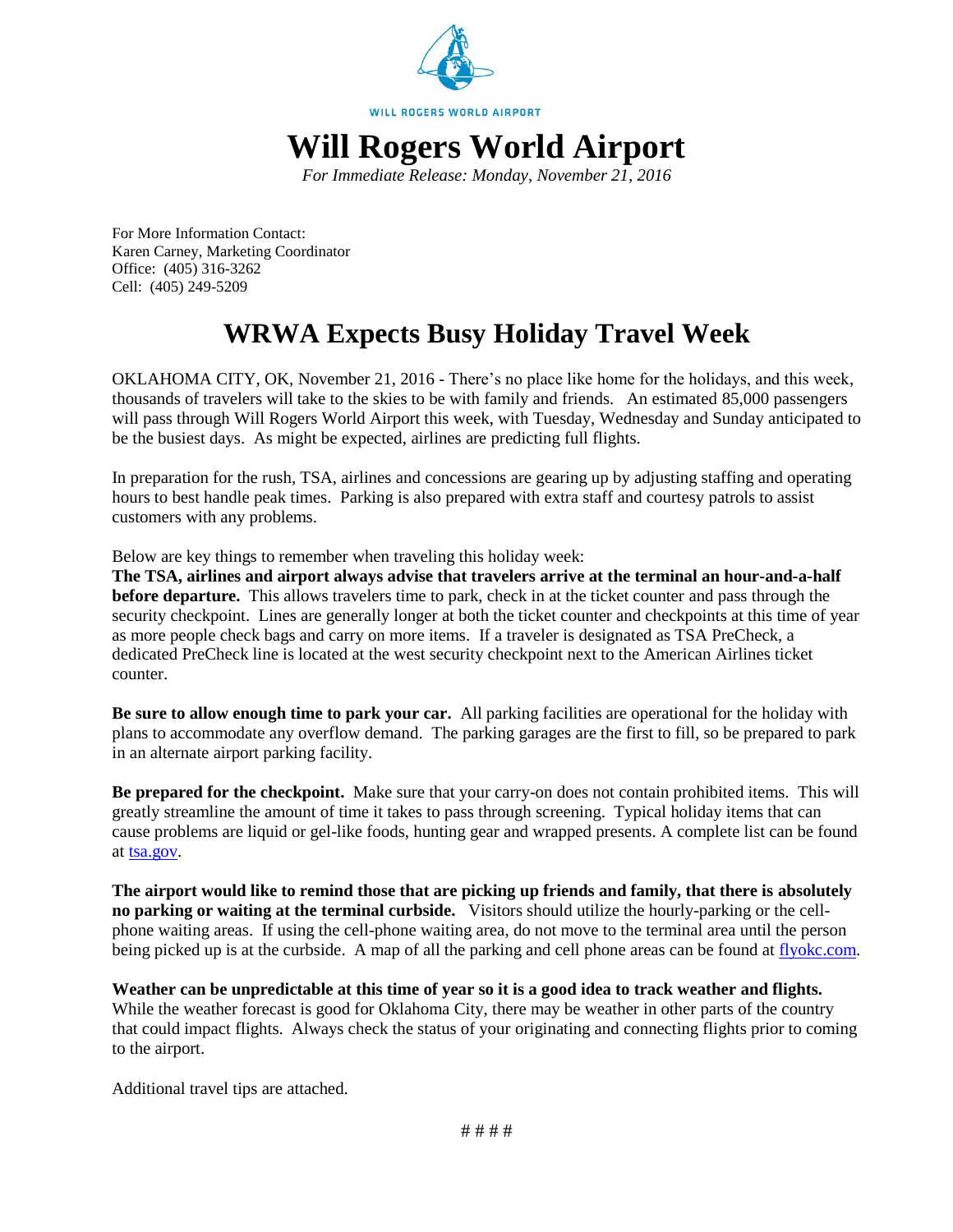

## **WILL ROGERS WORLD AIRPORT HOLIDAY TRAVEL TIPS**

#### **Before Coming to the Airport:**

- **Perform your own baggage screening***.* Packing or carrying prohibited items will certainly hold you (and everyone behind you) up. Once you complete packing at home, take time to look at the contents of *all* your bags. Know what you can check and what you can carry on. Make sure the liquids and gels in your carry-on comply with TSA's 3-1-1 rule (liquids and gels must be three ounces or less, all contained in one, clear Ziploc bag, and one bag per traveler.) Firearms are not allowed through the checkpoint. They can be checked per airline procedures. Check out TSA's website [tsa.gov](http://tsa.gov/) or download the *My TSA* app for a comprehensive list of prohibited items along with other great tips.
- **Keep your carry-on bag light.** To avoid checked baggage fees, some flyers try to pack everything in their carry-on bag. Unless you are well practiced in packing orderly and efficiently (think: flight attendant, road warrior) it might save headaches to go ahead and check a bag. Over-packed bags can cause delays at the checkpoint. Plus, you will need to lift that bag into the overhead bin and haul it with you at your connecting airports which can become tiresome if your flight is delayed or you have gate changes. Use your carry-on for what it was intended: essential and immediate-need items. Remember, you are only allowed one carry-on and one personal item when you board the aircraft.
- **Carry On Essentials.** Items such as medications, important documents, and valuables should *always* be carried with you. Checked luggage is handled by many people in many different airports. If you have valuables larger than what you can carry on, you may want to consider shipping them in advance through the USPS or a package delivery company. That will give you the option to insure the items and to track them. It is also a good idea to carry a few toiletries (the 3-1-1 rule applies) just in case your flight is delayed.
- Check dimensions for carry-on bags Overhead bin space will be tight so make sure that your bag will fit.
- **Make sure you have proper identification.** Check to make sure you have your driver's license or other government-issued photo ID in the wallet or purse you are taking to the airport. Next, make sure it is not expired. If you are traveling out of the country you will need a passport; this includes Canada and Mexico. Children under 18 do not require identification unless traveling internationally.
- **Firearms.** You CANNOT carry a firearm through the checkpoint. Passengers should remove firearms from their carry on, purse, briefcase, etc. You can check a firearm as long as you follow the proper procedures. Those can be found on the websites of the airline on which you are flying.
- Do not wrap gifts. If the contents look suspicious or cannot be seen, TSA officers will have to unwrap them. Consider shipping ahead.
- **Take advantage of Apps.** There are some great Apps that will help you during your travels. The My TSA App will help you with determining what items you can carry on, check or not take at all. Airline Apps allow you to check in and give you an electronic boarding pass. Flightview will help you track flights.
- **Use Ask TSA.** For those travelers who are social media savvy the TSA has opened a direct line of communication where you can get your questions answered. Staff at @AskTSA on Facebook and Twitter is available 7 days a week to handle your "What Ifs". Contacting them is quick, easy and could help you to get those lesser-known checkpoint questions answered.

#### **At the Airport:**

• Arrive at the airport an hour and a half before your flight departs. Seriously. The airlines say that people miss flights because they do not allow enough time, particularly for the early morning departures. Sometime it does only take 30 minutes, but often it does not. If you miss your flight, getting rebooked could be difficult.